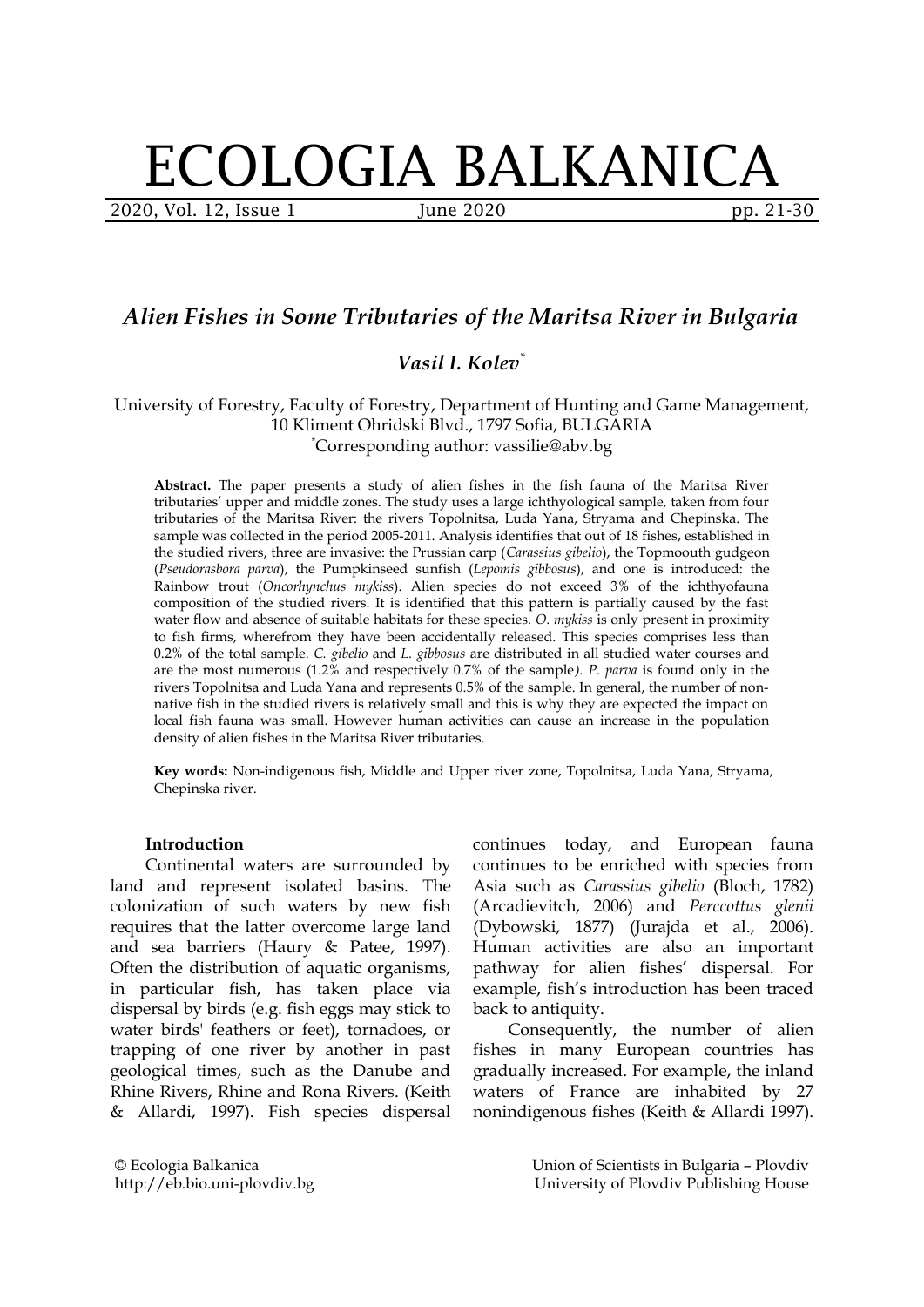In Italy there are 30 species of alien fishes, which is almost half of the Italian fresh water fish fauna (Marcanto et al., 2000). In the inland waters of Greece, alien fishes amount to 25 species (Koutsikos et al. 2018).

The impact of alien species has not only been positive, but it has also posed a strong threat to local ichthyofauna. In many cases, they have proven to be food competitors to the native fish species. In this regard Marcanto et al. (2000) discovered that the acclimatization of species of the family Coregonidae in the Italian mountain lakes was the main reason for the decrease of *Alburnus arborella* (Bonapart, 1841) catches. Others fish, such as *Ameliurus melas* (Rafinesque, 1821), which was imported to France in the 19th century, became not only food competitors, but also dangerous predators, destroying the spawning and larvae of native fish (Bruslé & Quinquard, 2013). In some cases, food competition and predation by alien fish species have even led to the extinction of local fish fauna. The acclimatization of fresh water fishes to Morocco was considered as the main reason for the disappearance of the local trout species *Salmo pallaryi* (Pellegrin, 1824) (Azeroual, 2000). The introduction of alien fish species in Europe has also contributed to the transmission of dangerous new diseases to the native fish. Such was the introduction pathway of the pathogen parasite *Bothriocephalus acheilognathi* (Yamaguti 1934), which spread to European fish farms, cultivating grass carp *Ctenopharyngodon idella* (Valenciennes, 1844) (Ahmad et al., 2018).

In the early 20th century, an overview of the Bulgarian ichtyofauna by Kovachev (1923) and an examination of the fish fauna of the Aegean watershed by Shishkov (1939) presented no data about the presence of nonnative fish species. Only during the 1970s did Michajlova discover two alien fishes in the above-mentioned Bulgarian watershed: *Gambusia holbrooki* (Baird & Girard, 1853) and *Oncorhynchus mykiss* (Walbaum, 1792). Inspecting the species composition of the Maritsa River's ichthyofauna, Velcheva & Mechterov (2005) found three non-native fish species: *Pseudorasbora parva* (Temminck &

Schlegel, 1842), *C. guibelio* and *Lepomis gibbosus (*L., 1758). In the same year Apostolоu (2005) reported that the same species have been found in the Mesta River. In an overview of the Bulgarian fish fauna composition Stephanof (2007) listed 24 alien fishes in the Aegean watershed in Bulgaria, including invasive species, introduced fishes for aquaculture and for sports fishing in the dams, in the fish farms and also in the rivers. In 2010, Apostolоus et al.'s guide to the fish of the Mesta River referred to 7 non-native fishes on the territories of both Bulgaria and Greece. Four of these species were freshwater fish: *G. holbrooki, L. gibbosus, P. parva* and *C. gibelio*. In their studies of alien fishes in Bulgaria Uzunova & Zlatanova (2007), Yankova (2016) conclude that the main introductory pathway was aquaculture. The other authors (Koutsikos et al., 2018; Welcomme, 1988) confirm that the major entrance pathway for alien species in Europe has been aquaculture, with sports fishing coming in the second place; other factors have also been acknowledged as important. More recently Uzunova et al. (2019) reported the presence of *Micropterus salmoides* (Lacepede, 1802) in the Bulgarian stretch of the Struma River, and in some dams in the South-Western part of the country.

Bulgarian inland waters are connected to these of other European countries. Many alien fishes, which initially dispersed to other countries of Western or Eastern Europe, are now found in Bulgaria. Population pressures, such as food competition, predation and new diseases threatening native fish, are also be expected to take place. So, an assessment of the distribution of non-native species in the Bulgarian rivers is particularly important. In particular the invasion rate of alien species in the rivers Topolnitsa, Luda Yana, Stryama and Chepinska, has not yet been determined. Therefore, purpose of this study is to assess the presence, distribution and abundance of alien fishes in the local ichthyofauna of these four rivers.

#### **Materials and Methods**

*Study area.* The study area includes the four tributaries of the Maritsa River, the biggest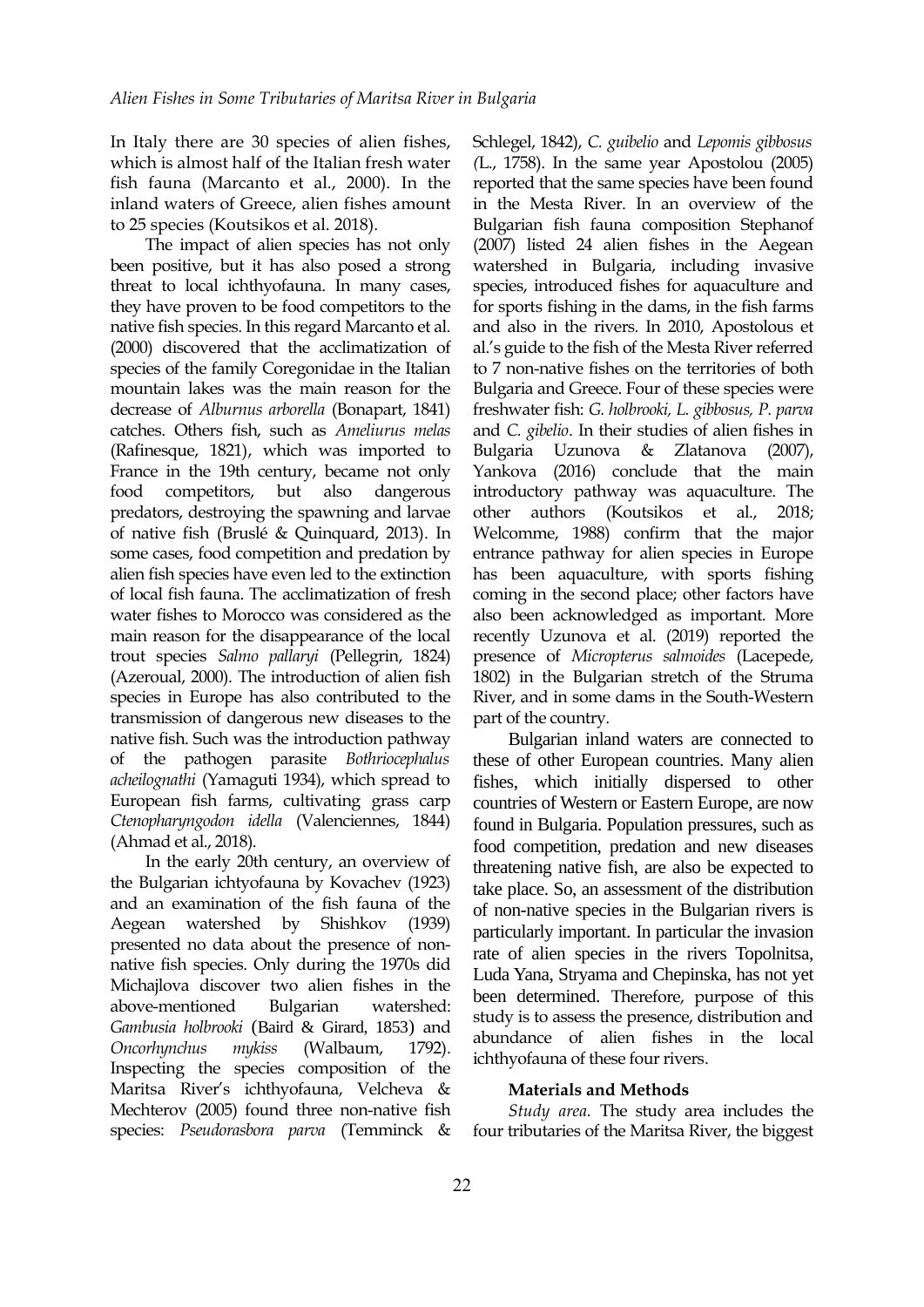river of the Aegean watershed. These are: the Chepinska River flowing from the Western Rhodope Mountains, and the rivers Topolnitsa, Stryama and Luda Yana originating from the Sredna Gora Mountain (Fig. 1).

Fig. 1 shows the catchment area of the Maritsa River. This river springs from the Rila, the highest Bulgarian Mountain. The river basin includes the Thracian valley, which is enclosed by two major mountain ranges. On the north the Maritsa watershed is bound by the Sredna Gora Mountain and on the south by the Rodopes Mts.



**Fig. 1.** Location of the study area.

The Chepinska River is a right tributary of the Maritsa River. The tributary's length is 81.7 km, with a catchment surface area of 899.6 km<sup>2</sup>. The river originates from the Western Rhodopes Mountains (Hristova, 2012); it then flows into the Maritsa River near the village of Kovachevo (Pazardzhik).

The rivers Toponitsa, Luda Yana and Stryama are left tributaries of the Maritsa River. The Toponitsa is 154.8 km long and the surface of its catchment area is 1788.8 km<sup>2.</sup> The river springs from the Sredna Gora Mountain (Hristova, 2012). Three dams have been built on the Topolnitsa: Dushanci, Jekov vir and Topolnitsa. The river flows into the Maritsa River, west of the town of Pazardzhik.

The length of the Luda Yana River is 74 km and the surface of its catchment area is

685.3 km<sup>2</sup>. The river springs from the Sredna Gora Mountain (Hristova, 2012); it flows into the Maritsa River near the village of Sinitovo.

The Stryama River is 110.1 km long. The surface of its catchment area is  $1394.5 \text{ km}^2$ . The stream Kavardjikliiska is generally considered as its source stream. The stream springs from the Stara Planina Mountain in the Teteven area. (Hristova, 2012). The river flows into the Maritsa River, near the village of Manole.

Taking into account their length, the Topolnitsa and Stryama rivers rank among the longest Bulgarian rivers, and the Chepinska and Luda Yana are classified as medium size rivers (Hristova, 2012). All four studied rivers are classified as a mountainous rivers (Protected Waters Act. 2012).

#### *Study materials*

Study material has been collected over a period of five years: 2005 – 2007 and 2010 - 2011. During this period, a sample of more than 3500 fish were caught in the rivers Topolnitsa, Luda Yana, Stryama and Chepinska by electrofishing (Kolev, 2010, 1913). This material is supplemented by data obtained during a study of density and biomass of *Salmo sp.* in 2008, in the upper zones of the same four rivers (Kolev, 2010). A SAMUS 725G converter was used, providing up to 640V direct current (DC), with a frequency of 50 Hz and output power reaching up to 200W. The catch was performed according to the EN 14011: 2004 instruction (Water quality – Sampling of fish with electricity). In order to collect the material for the study, 15 sampling areas were used (Table 1).

Each fish was measured in order to establish the following parameters: standard lengths (*L*) of the fish with a precision of 1 mm and net weight (*NW*) with a precision of 1 g. Total weight (TW) also was measured with a precision of 1 g. Total weight was used to estimate the alien-native fishes mass ratio. Fish age was determined by measuring fish scales, by using a microscope with a 40×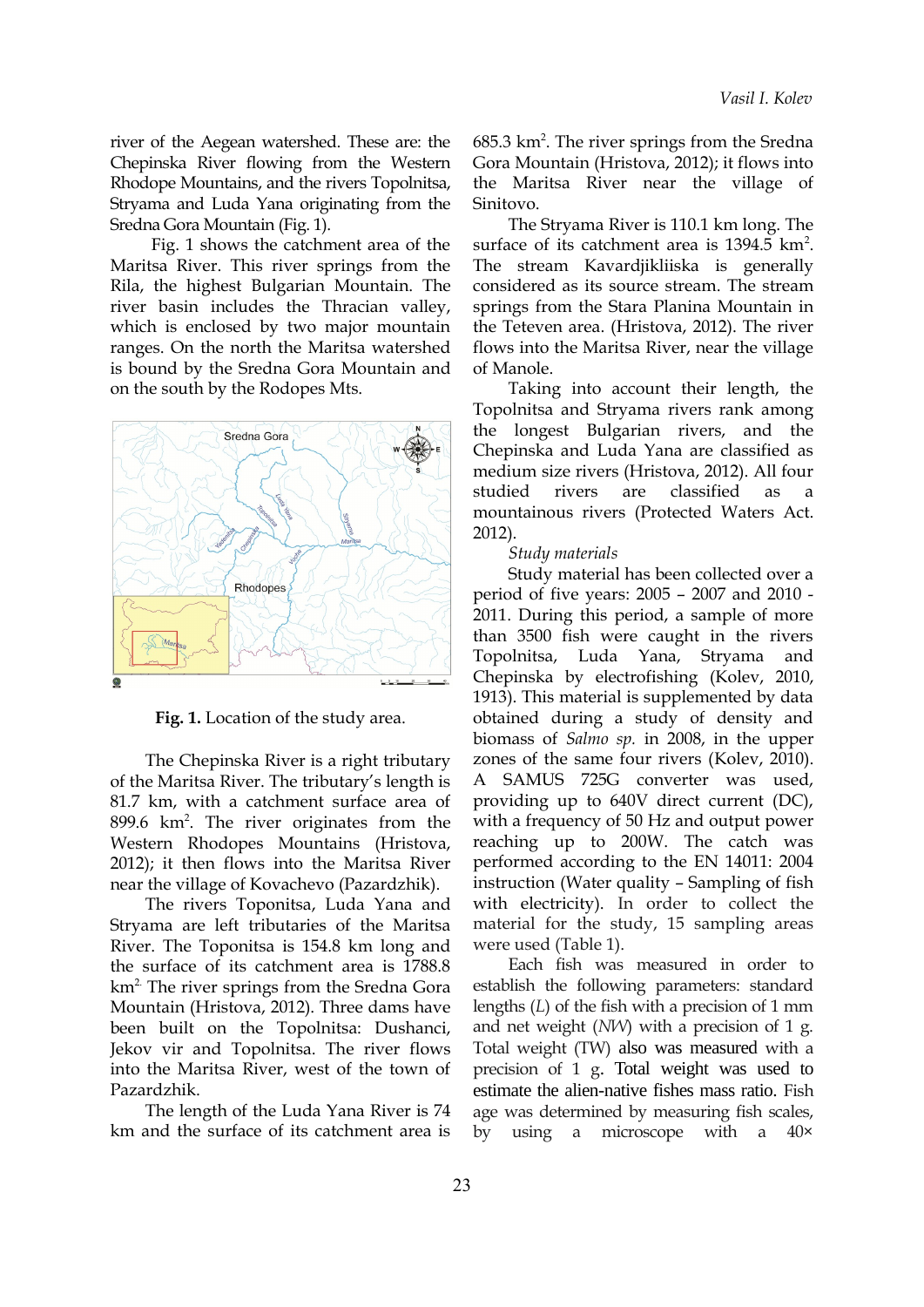magnification. The identification of fish species was made according to the classification of Kottelat & Freyhof (2007).

The study uses the classification of alien species by Richardson et al. (2000).

### **Results**

Among the 18 identified fish species of the rivers Topolnitsa, Luda Yana, Stryama and Chepinska (Kolev, 2010, 2013), three fishes we found to be invasive: C*. gibelio*, *P.*, *L. gibbosus*. One species – *O. mykiss* was identified as an introduced species (Bruslé & Quinquard, 2013; Jurajda et al., 2006; Kateřina, 2013; Van Kleef et al., 2008, see Table 1 and 2).

No alien fish species have been found in the upper parts of the studied rivers – i.e. in river stretches, located higher than 800 meters above the sea level. Hydrologic particularities of the middle zone of the surveyed rivers determined the strong dominance of two local ichthyofauna: *Barbus cyclolepis* (Heckel, 1848) and *Squalius orpheus* (Kottelat & Economidis, 2007). These two fishes accounted for over 85% of the local fish population. Each of the other fish species did not exceed 4% of the fish fauna.

Overall, the four non-native species comprised 2.6% of the local fish fauna (Kolev, 2010, 2013).

Measuring 0.2% of the total fish sample, the abundance of *O. mykiss* was the smallest. The fish has been farmed in the trout farms "Kleptuza" (Velingrad) and "Dabene" (Karlovo) and was accidentally released into the rivers Chepinska and then Stryama. Consequently, the species was found only in the middle zone of these rivers (Table 1). Overall the rainbow trout is less abundant (Fig. 2). The specimen were one-year-old (1+), shorter than 300 mm and weighing less than 250g.

*C. gibelio* was widely distributed in all surveyed rivers (Fig.2). It was the most numerous fish amongst the nonnative species, comprising 1.2% of the total sample. *C. gibelio* was frequently detected in proximity to the confluence of the surveyed rivers and the Maritsa River. The fish was also present in the inert river materials extraction reservoir by the village of Lozen (Table 1). The age of the fish varies between 1 (0+) and 4 years. The biggest specimen, a four years old fish caught in Luda Yana, was 147 mm long and weighted 91g.

**Table 1.** Sampling areas. Presence of non-native fish species. *Legend: "*+" - the species was present; "-" - the species was not present; PrCp - prussian carp (*C. gibelio*); TmGd – topmoouth gudgeon (*P. parva*); Psun – pumpkinseed (*L. gibbosus*); sunfish; RbTr - rainbow trout (*O. mykiss*).

| <b>River</b> | Location                                                                                 | PrCp  | TmGd PSun    |              | <b>RbTr</b> |
|--------------|------------------------------------------------------------------------------------------|-------|--------------|--------------|-------------|
| Chepinska    | 1. East of the village of Zlokuchene, near the road<br>bridge of Belovo (Pazardzhik).    | $\pm$ |              |              |             |
|              | 2. A reservoir for inert materials extraction near the<br>village of Lozen (Pazardzhik). | +     |              | $\pm$        |             |
|              | 3. Near the mineral baths of the Varvara village<br>(Pazardzhik).                        |       |              |              |             |
|              | 4. Near the railway station M. Nikolov (Pazardzhik).                                     |       |              |              |             |
|              | 5. Near the park "Kleptuza" (Velinfrad).                                                 |       |              |              |             |
|              | 6. On the road from Velingrad to Ablanitsa village<br>(Pazardzhik).                      |       |              |              |             |
|              | 7. Near the Boshulya village, next to the bridge under<br>the Pazardjik-Septemvry road.  | $\pm$ | $\mathrm{+}$ | $\mathrm{+}$ |             |
|              | Topolnitsa 8. On the road between the villages Lesichevo and<br>Muhovo (Pazardzhik).     |       | $\pm$        |              |             |
|              | 9. Next to the dam wall of Topolnitsa reservoir, near                                    |       |              |              |             |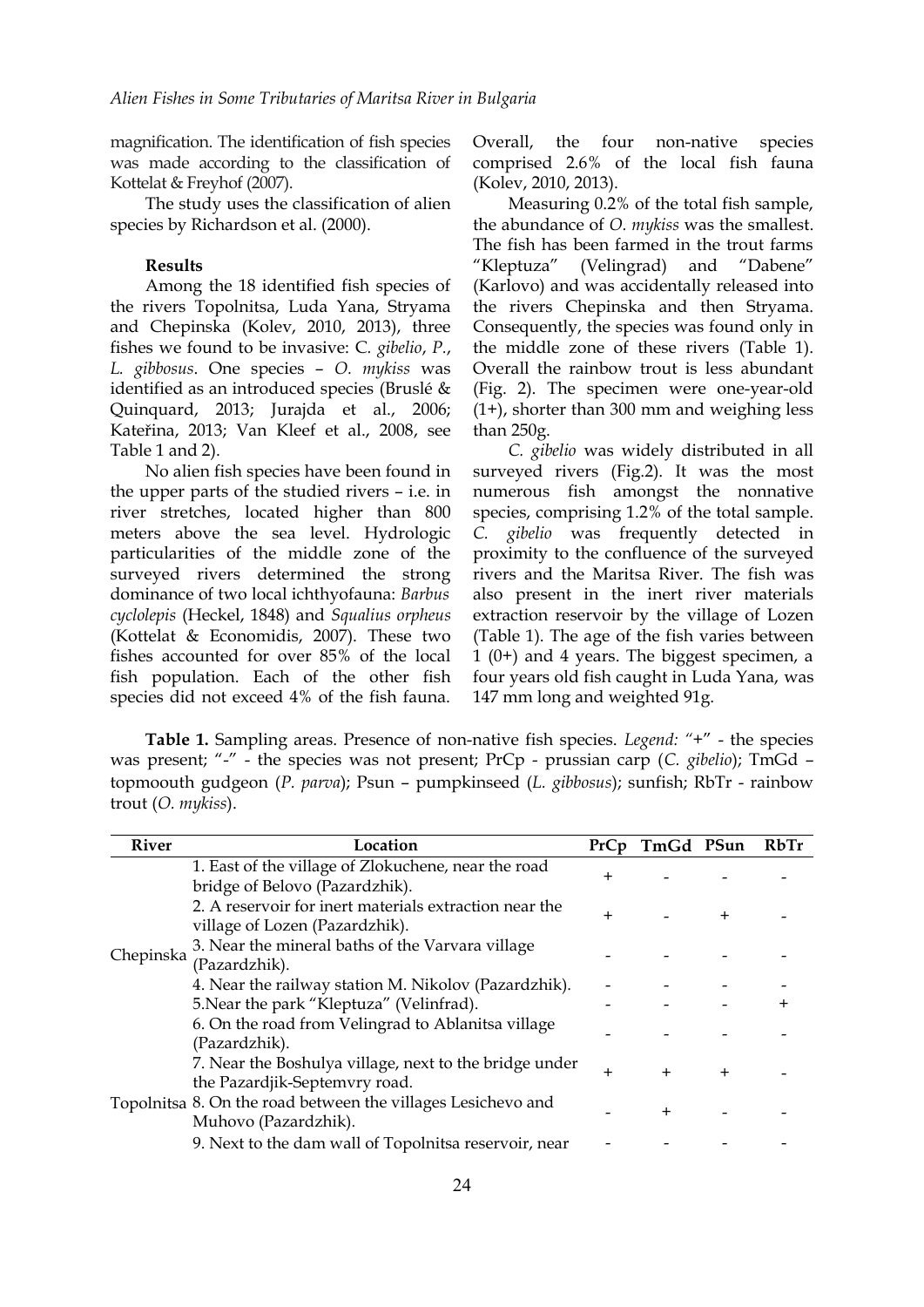|          | the village of Muhovo (Pazardzhik).                  |       |  |       |        |
|----------|------------------------------------------------------|-------|--|-------|--------|
| LudaYana | 10. Next to the bridge under the Pazardzik-Plovdiv   | $\pm$ |  | $\pm$ |        |
|          | road.                                                |       |  |       |        |
|          | 11. Next to the bridge under the Pazardzik-          |       |  |       |        |
|          | Chernogorovo village road.                           |       |  |       |        |
|          | 12. West of the the bridge under the Plovdiv -       |       |  |       |        |
| Stryama  | Rakovski village road.                               |       |  |       |        |
|          | 13. Near the Rajevo Konare village (Plovdiv).        |       |  | +     |        |
|          | 14. Next to the trout farm, near the Dabene village  |       |  | $\pm$ | $\div$ |
|          | (Karlovo).                                           |       |  |       |        |
|          | 15. West of the Rozino -Slatina villages road bridge |       |  |       |        |
|          | (Plovdiv).                                           |       |  |       |        |



**Fig. 2.** Proportion of nonindigenous fishes of the total fish simple, caught in the rivers Topolnitsa, Luda Yana, Stryama and Chepinska.

*L. gibbosus* was the second most abundant alien fish in all four surveyed rivers; it accounted for 0.2% of the total fish population (Table 1). The sunfish was most numerous in the inert river materials

extraction reservoir adjacent to the village of Lozen (Pazarzik). The biggest specimen caught in that water body, a five years' old (5+) sunfish, weighted 33g and reached up to 100 mm in length.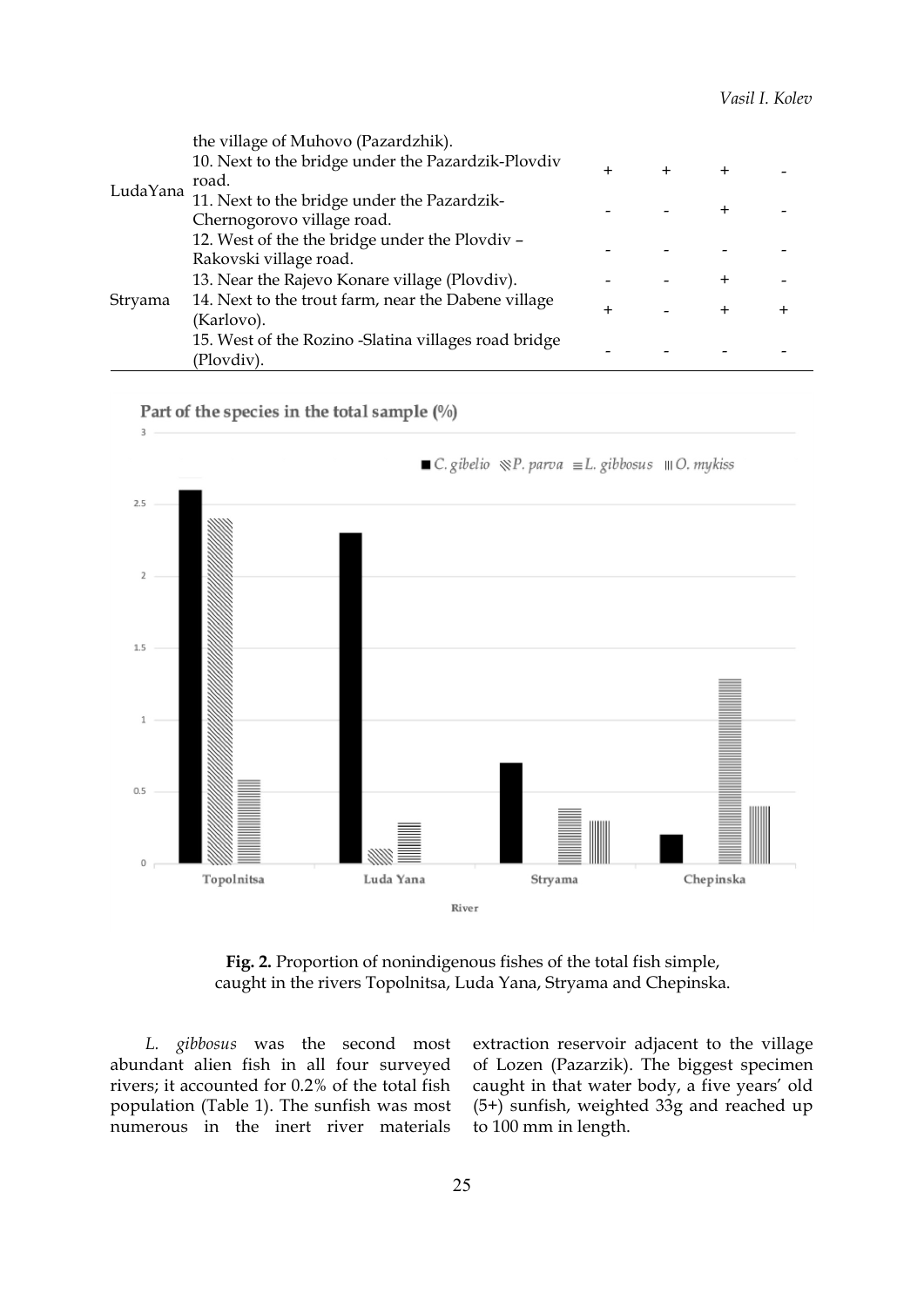#### *Alien Fishes in Some Tributaries of Maritsa River in Bulgaria*

*P. parva* populations are established in the rivers Topolnitsa and Luda Yana, mainly in slow flow areas. The fish comprises 0.5% of the overall fish population. *P. parva* was most abundant in the Topolnitsa River (Fig. 2), wherein the catch of the biggest specimen took place: a

four-year-old fish with a length of 80 mm and weighing 9.2 g.

Table 2 present data about the total weight of each fish, of each river. The table data was calculated by using the total weight of the alien and native fishes from all samples.

**Table 2**. Alien vs. native fishes mass ratio. Total fish weight (TW) (g) from samples 2005- 2007, 2008, 2010-2011, collected in the upper and middle zone of the studied rivers. *Legend: "*\*" – missing data, because of species higher conservation status.

| <b>Species / River</b>                          | Topolnitsa Stryama |          | Luda<br>Yana | Chepinska | <b>Total</b> | $\frac{0}{0}$ |  |  |  |  |
|-------------------------------------------------|--------------------|----------|--------------|-----------|--------------|---------------|--|--|--|--|
| Alien species weight (g)                        |                    |          |              |           |              |               |  |  |  |  |
| Carassius gibelio (Bloch, 1782)                 | 315                | 105      | 331          | 171       | 921          |               |  |  |  |  |
| Oncorhynchus mykiss (Walbaum, 1792)             | 0                  | 270      | $\Omega$     | $\Omega$  | 270          |               |  |  |  |  |
| Lepomis gibbosus (L., 1758)                     | 41                 | 67       | 15           | 119       | 241          |               |  |  |  |  |
| Pseudorasbora parva (Temminck & Schlegel, 1842) | 74                 | $\theta$ | 5            | $\Omega$  | 78           |               |  |  |  |  |
| Total alien species weight (g)                  |                    |          |              |           | 1570         | 2             |  |  |  |  |
| Native species weight (g)                       |                    |          |              |           |              |               |  |  |  |  |
| Squalius orpheus (Kottelat & Economidis, 2007)  | 10156              | 13768    | 3800         | 6350      | 34074        |               |  |  |  |  |
| Barbus cyclolepis (Heckel, 1848)                | 5651               | 6825     | 3570         | 6671      | 22718        |               |  |  |  |  |
| Salmo sp.                                       | 485                | 453      | 353          | 5150      | 6441         |               |  |  |  |  |
| Rutilus rutilus (L., 1758)                      | 339                | 55       | 857          | 558       | 1801         |               |  |  |  |  |
| Chondrostoma vardarense (Karaman, 1928)         | 251                | 24       | $\Omega$     | 365       | 639          |               |  |  |  |  |
| Gobio bulgaricus (Drensky, 1926)                | 255                | 107      | 77           | 142       | 581          |               |  |  |  |  |
| Esox lucius (L., 1758)                          | $\Omega$           | 300      | $\Omega$     | $\Omega$  | 300          |               |  |  |  |  |
| Perca fluviatilis (L., 1758)                    | $\Omega$           | 31       | 101          | 132       | 264          |               |  |  |  |  |
| Alburnus alburnus (L., 1758)                    | 30                 | 25       | $\mathbf{1}$ | 160       | 215          |               |  |  |  |  |
| Vimba melanops (Heckel, 1837)                   | 6                  | 152      | $\Omega$     | 16        | 174          |               |  |  |  |  |
| Phoxinus phoxinus (L., 1758)                    | 0                  | 23       | 0            | $\Omega$  | 23           |               |  |  |  |  |
| Rodeus amarus (Bloch, 1782)                     | *                  | $\ast$   | $\star$      | *         | $\star$      |               |  |  |  |  |
| Cobitis strumicae (Karaman, 1955)               | *                  | $\ast$   | $\star$      | $\star$   | $\star$      |               |  |  |  |  |
| Sabanejewia balcanica (Karaman, 1922)           | $\star$            | $\ast$   | $\star$      | *         | ¥.           |               |  |  |  |  |
| Total native species weight (g)                 |                    |          |              |           | 67230        | 98            |  |  |  |  |
| Total all species weight (g)                    |                    |          |              |           |              | 100           |  |  |  |  |

Alien fishes' part of the weight of the total fish biomass in all catches remained negligible, less than 2 %. More than half of alien fishes' mass belonged to *C. gibelio*.

#### **Discussion**

Non-indigenous species percentiles of the ichthyofaunal populations of the rivers Topolnitsa, Luda Yana, Stryama and Chepinska are relatively small. The middle zone of the Maritsa River tributaries is strongly dominated by two fishes: *B. cyclolepis* and *S.*

*orpheus*, which together comprise more than 86% of the local fish populations (Kolev, 2010, 2013). This fact is also strongly supported by the alien vs. native fishes mass ratio (Table 2). However, *C. gibelio*, *L. gibbosus*, *P. parva and O. mykiss* comprise about one fifth (18%) of the total fish population, with the remaining 15 fish species comprising altogether the remaining 82% (Kolev, 2010, 2013). Alien fishes are most abundant in the rivers Topolnitsa and Luda Yana, amounting to 5.7% and 2.7%, respectively, of the fish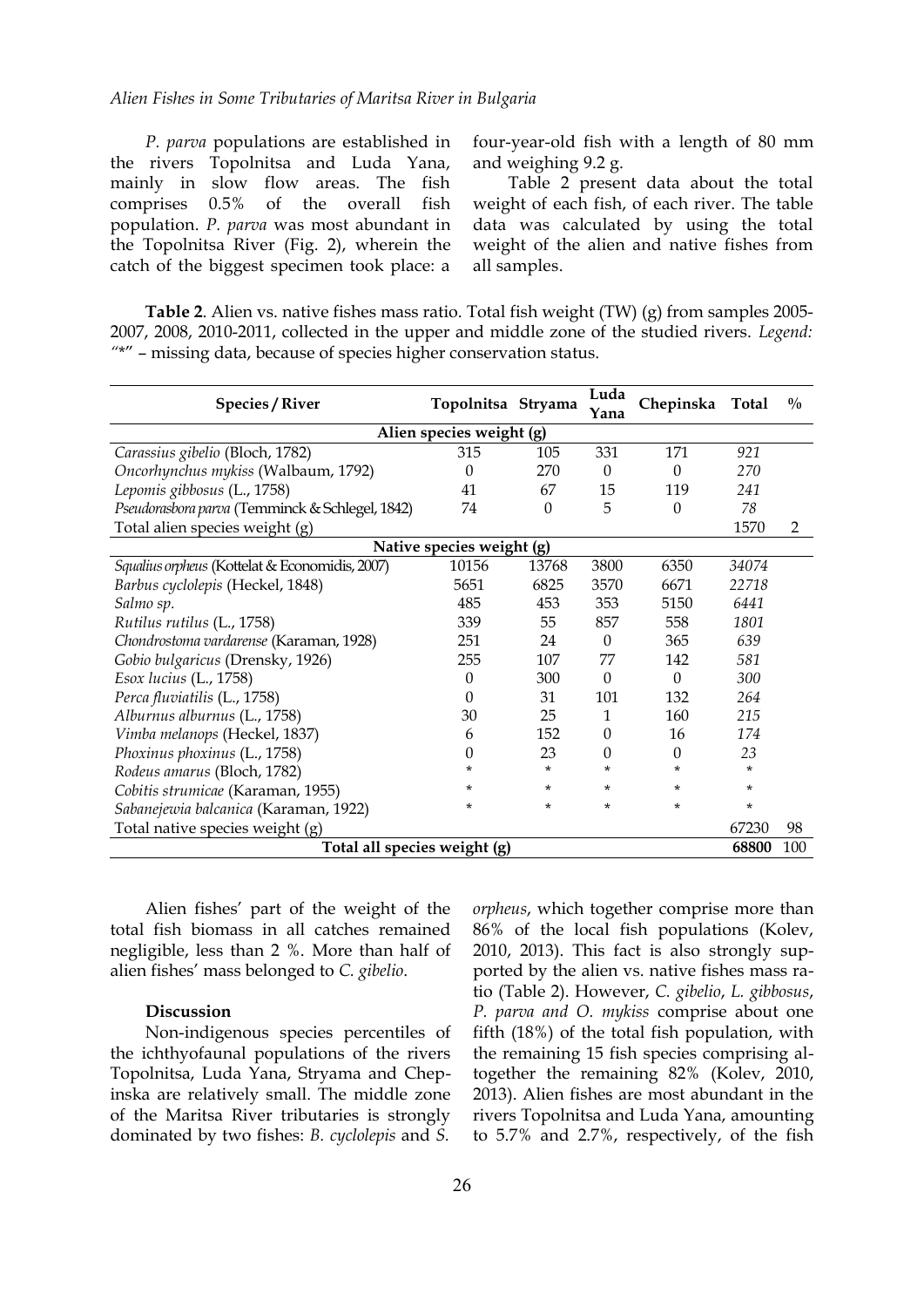population. There are fewer alien fishes in the rivers Chepinska and Stryama: 1.9% in the former and 1.4% in the latter.

Strong water flow in the upper and middle zones of the surveyed rivers represents unfavorable habitat conditions for *L. gibbusus* and therefore it has a limiting impact on its distribution and abundance (Fedonenko & Marenkov, 2013). Consequently, the resultant small species density diminishes the negative impact of the *L. gibbusus* presence on local ichthyofauna. However, in areas with slow water speed, such as the inert river materials extraction reservoir, in proximity to the village of Lozen (Pazarzik), the numbers of *L. gibbusus* rapidly increase. High *L. gibbusus* density in the reservoir confirms the opinion of some authors (Uzunova et al., 2012; Van Kleef et al., 2008), that aggregates extraction reservoirs are one of the favorite habitats of this species. The study discovered that in the Lozen reservoir *L. gibbusus* has more significant influence on the rest of the fish community. This impact may be expressed mainly in competition for food, reduction of planktonic and benthic food and in the direct destruction of other fish's caviar (Uzunova et al., 2012). The study also found that many adult specimen inhabiting the Lozen gravel reservoir had length greater than 75 mm. These adult fish are fully capable of ensuring the reproduction of the *L. gibbusus* population at that location (Fedonenko & Marenkov, 2013).

The higher *C. gibelio* density in all the surveyed rivers is in full accordance with its widespread distribution in all Bulgarian water bodies (Apostolоu, 2005; Apostolоu et al., 2010; Boyadjiev, 1969; Karapetkova & Dikov, 1986; Stefanov & Trichkova, 2006; Stefanov, 2007). This is due to the great adaptability, reproductive potential and omnivorous nature of the species (Lorenzoni et al., 2007), even though its density in the middle zone of the Maritsa River's tributaries is lower than in standing water bodies (Boyadjiev, 1969). The present study found most of this species in zones,

characterized by anthropogenic modifications, or so-called corrections, of the river bed, as well as the construction of dykes along the shores of the rivers Topolnitsa and Luda Yana, right before their confluence with the Maritsa River. *C. gibelio* competes for food with native fish species. Behavior, such as caviar predation and destruction, are very rare in this species. *C. gibelio* preferred habitats are different from these of the main fish species, inhabiting the area (Arkadievitch, 2006, Ulianovsk, Russia – pers. com.). *C. gibelio*'s, lack of suitable breeding sites, as well as sports fishing do not allow the fish to increase its abundance in the middle zone of the Maritsa River. In consequence, its impact on local fauna is not significant.

*P. parva* is more abundant in the Topolnitsa River, wherein this fish was introduced by the water outflow of the Topolnitsa dam. *P. parva* is most commonly introduced with the larvae of *Hypophtalmichthys molitrix* (Valenciennes, 1844) and *Hypophtalmichthys nobilis* (Richrdson, 1845) (Boltachov et al., 2006; Yankova, 2016). Fish stocking with these species in the Topolnitsa Dam (unpublished data from local forestry officials) have introduced *P. parva* there. The fishes are absent in the section of the river, located directly below the dam wall, which is adjacent to the village of Muhovo, because of a strong water current found there. Adapted to calmer waters (Kotovska & Hristenko, 2013) *P. parva* migrates to calm areas of the water course. These are the lower parts of the rivers Topolnitsa and Luna Yanа, right before their inflow into the Maritsa River. Since this fish has a very large nutritional spectrum (Kotovska & Hristenko, 2013), it competes for food with native fish species, especially with the smallest-size fish groups. In three of the four studied sites, wherein *P. parva* is established, this fish co-inhabits with the *C. gibelio* (Table1). According to Didenko (2013), *P. parva* prefers areas, inhabited by *C. gibelio*. The fish not only enters into food competition with *P. parva*, but also parasites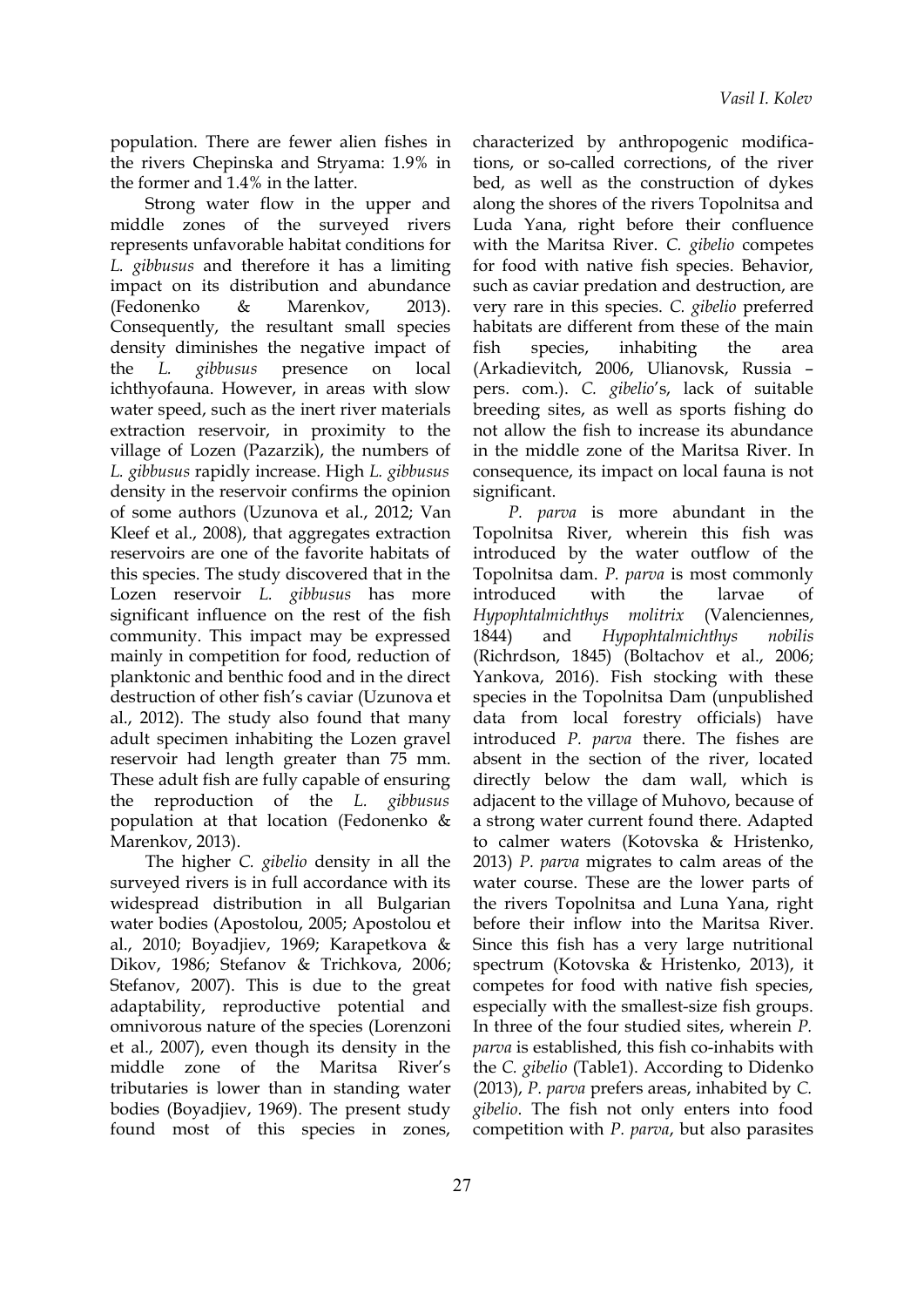on it. Parasitic behaviour causing damage to the skin and gnawing on fins (Abramenko, 2012; Boltachev et al., 2006). It is also probable that caviar predation of *P. parva* also takes place in the surveyed rivers, as described in other water bodies by Kotovska & Hristenko (2013). The study found that the length of a high number of specimen from the rivers Topolnitsa and Luda Yana exceeds 30 mm, so the specimen represent fish, which has probably already matured (Boltachev et al., 2006). The high ecological plasticity, eurythermality, early sexual maturation and high reproductive potential of *P. parva* (Boltachev et al., 2006) make it a serious potential threat to native fish species in the middle zone of the Maritsa River. Koutsikos et al. (2018) assess the presence of *P. parva* and *L. gibbosus* in Greece, as particularly threatening to the local ichthyofauna.

*O. mykiss* has a limited spread and very small abundance in the Maritsa River tributaries. Its presence is due to accidental release from trout farms. The trout's negative impact is expressed in food competition with the *B. cyclolepis*, *S. orpheus*, *P. fluviatilis* and *E. lucius. O. mykiss* supplants other fish from their habitats and destroys their offspring. However, due to its low abundance, the negative impact of this fish is negligible. Domesticated in fish farms, the *O. mykiss* has now lost its instinct for selfpreservation (Plasseraud, 1990) and the fish has become an easy catch for anglers. Sports fishing and absence of natural reproduction, observed only in the Rila Mountain by Konstantinov (1964), explain the low survival rate of this species in the Maritsa River tributaries. Thus, the presence and impact of *O. mykiss* in these rivers is fully controllable.

Currently, the small biomass of alien fish species still does not allow them to have a significant negative impact on the local ichthyofauna. Predation and food competition remain negligible. Transmission of new diseases to local fish has not yet been reported. At the same times, the most commonly represented species, both in

abundance and in mass: *C. gibelio,* is also a desirable object for sports fishing, which suppresses its population increase..

# **Conclusions**

Of the four non-native fishes, discovered in the middle zone of the Maritsa River tributaries, the most widespread are *C gibelio* (1.2% of the sample) and *L. gibbosus* (0.7% of the sample). Both species are observed in areas with slow water flow or standing water, such as river stretches with corrected riverbeds, as well as habitats with the river run gravel. However, the faster water flow speed and the dominant habitat of gravel riverbeds limit the penetration of these species to the majority of river beds and limit their impact on local fish fauna. The presence of *P. parva* is linked to fish stocking with *H. molitrix* and *H. nobilis*, and presents a significant potential threat to the local ichthyofauna. Overall, the habitat conditions in the upper zone of the Maritsa River tributaries are completely inappropriate for the four alien species and non-indigenous fish have not been able to penetrate there. The spread of alien species in the investigated rivers has been particularly facilitated by human activity.

# **Recommendations**

Limiting the negative impact of *C. gibelio* and *L. gibbosus* in the Maritsa River tributaries requires a cessation of the anthropogenic river bed alterations and restoration of their primary appearance and water flow.

Strengthening the dominant habitat of control of the existing fish farms can prevent further increase in Rainbow trout abundance in the surveyed rivers.

#### **References**

Abramenko, М. (2012). Particularities in the nutrition behavior of the *Pseudorazbora parva* (Temminck & Schlegel, 1846) (Cyprinidae: Gobioninae) in new habitat conditions*.* Message 1 Predatory reaction*. Bulletin of the southern science center*. *RAS*, *8*(4), 81–87. (In Russian).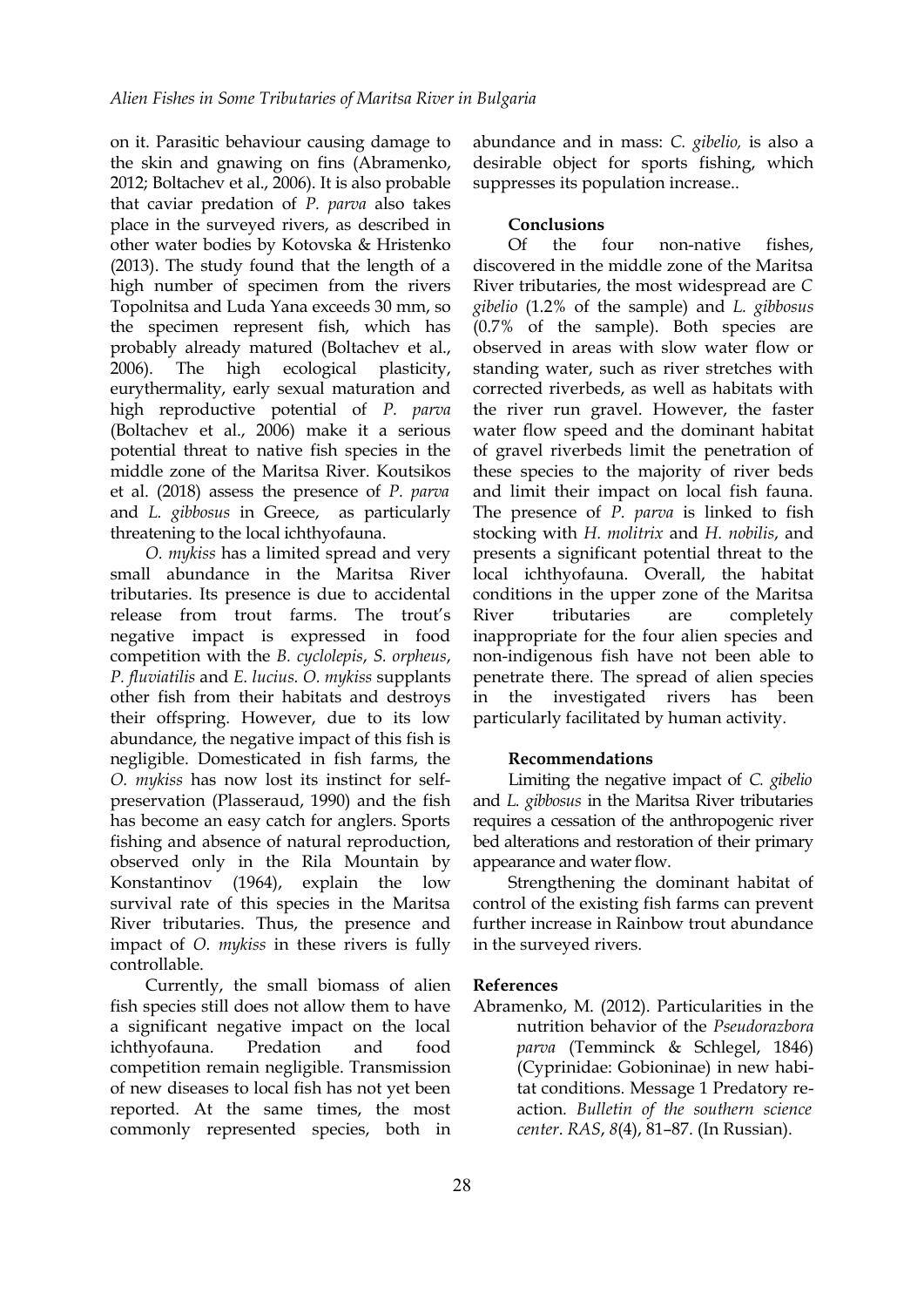- Ahmad, F., Fazili, K., Sofi, O., Sheikh, B. & Sofi. T. (2018). Distribution and pathology caused by *Bothriocephalus acheilognathi* Yamaguti, (Cestoda: Bothriocephalidae). *Revista Veterinaria, 29*(2), 142-149.
- Apostolou, A., (2005). The ichthyofauna from the Bulgarian sector of the Mesta River. *Acta zoologica bulgarica*, *57*(2), 191–196.
- Apostolou, A., Koutrakis, M., Pehlivanov, L., Vassiliev, M., Stefanov, T., & Velkov, B. (2010). Notes on the fishfauna composition of Mesta (Nestos) River in regard to management and conservation*. Acta zoologica bulgarica*, *62*, 271–276.
- Azeroual, A., Crevelli, J., Yahyaoui, A., & Dakki M*.* (2000). Ichthyofauna of the continental waters of Morocco. *Cybium*, *24*(3) supplement, 17-22. (In French).
- Boltachev, A., Daniliuk O., Pahorukov N., & Bondarev, B. (2006). Distribution and some biologic particularities of the Pseudorazbora *Pseudorasbora parva* (Cypriniformes, Cyprinidae) in the Krim's water bodies*. Journal of ichthyology, 46*(1), 62–67. (In Russian).
- Boyadjiev, A. (1969). Ichthyofauna and fisheries use of the "Piasachnik" Reservoir. *Reports of the Freshwater Fisheries Experiment Station (Plovdiv)*, *4*, 41- 49. (In Bulgarian).
- Bruslé, J., & J. Quinquard. (2013). *Biology of the Freshwater fishes in France*. Paris. France. Lavosier. (In French).
- Didenko, А. (2013). The particularities in the distribution of the Pseudorazbora *(Pesudorasbora parva)* in the Reservoir of Dneprodzerdzinsk. *Ukrainian Fisheries science*, *3*, 15-25. (In Russian).
- Fedonenko, Е., & Marenkov, О. (2013). Displacement, spatially distribution and morphometric characteristic of the Pumpkinseed sunfish *Lepomis gibbosus* (Centrarchidae, Perciformes) in the Zaporojskoe Reservoir*. Russian journal of biological invasions*, *2*, 51-58. (In Russian).
- Haury, J., & Patee, E. (1997). Ecological consequences of the introductions in hydrosystems: synthesis test*. French Fish and Fish farming Bulletin*, *344-345,* 455-470. (In French).
- Hristova, N. (2012). *River waters in Bulgaria.* Sofia. Bulgaria. "Tip top press". (In Bulgarian).
- Jurajda, P., Vassilev, M., Polačik, M., & Trichkova, T. (2006). A First Record of *Perccottus glenii* (Perciformes: Odontobutidae) in the Danube River in Bulgaria*. Acta zoologica bulgarica, 58*(2), 279-282.
- Karapetkova, M., & Dikov, C. (1986). On the Distribution, Number and Biomass of the Ichthyofauna of the River Vit. Bulgarian Academy of sciences. – *Hydrobiology*, *28*, 3-14. (In Bulgarian).
- Kateřina, R., Kalous, L., Bohlen, J., Lamatsch, D., & Petrtýl, M. (2007). Phylogeny and biogeographic history of the cyprinid fish genus *Carassius* (Teleostei: Cyprinidae) with focus on natural and anthropogenic arrivals in Europe. *Aquaculture*, *380-383,* 13-20.
- Keith, P., & Allardi, J. (1997). Assessment of the introduction of freshwater poisons in France*. French Fish and Fish farming Bulletin, 344-345,* 181-191. (In French).
- Kolev, V. (2010). Density and biomass of the wild trout in some Bulgarian rivers. *Forestry ideas*, *16*(40), 221-229.
- Kolev, V. (2013). Species composition of the ichthyofauna of some tributaries of the Maritza River.- *Forestry ideas*, *19*(46), 129-139.
- Konstantinov, V. (1964). *Salmonicultures in the fish farms and in the naturals water.* Sofia. Bulgaria. Zemizdat. (In Bulgarian).
- Kotovska, А., & Hristenko, D. (2013). Distribution and some particularities of the biology of the Pseudorazbora *Pseudorazbora rarva (*Temminck & Schlegel., 1846*)* in the littoral zone of the Kremenchukskoe Reservoir. *Russian journal of biological invasions*, 2, 11-16. (In Russian).